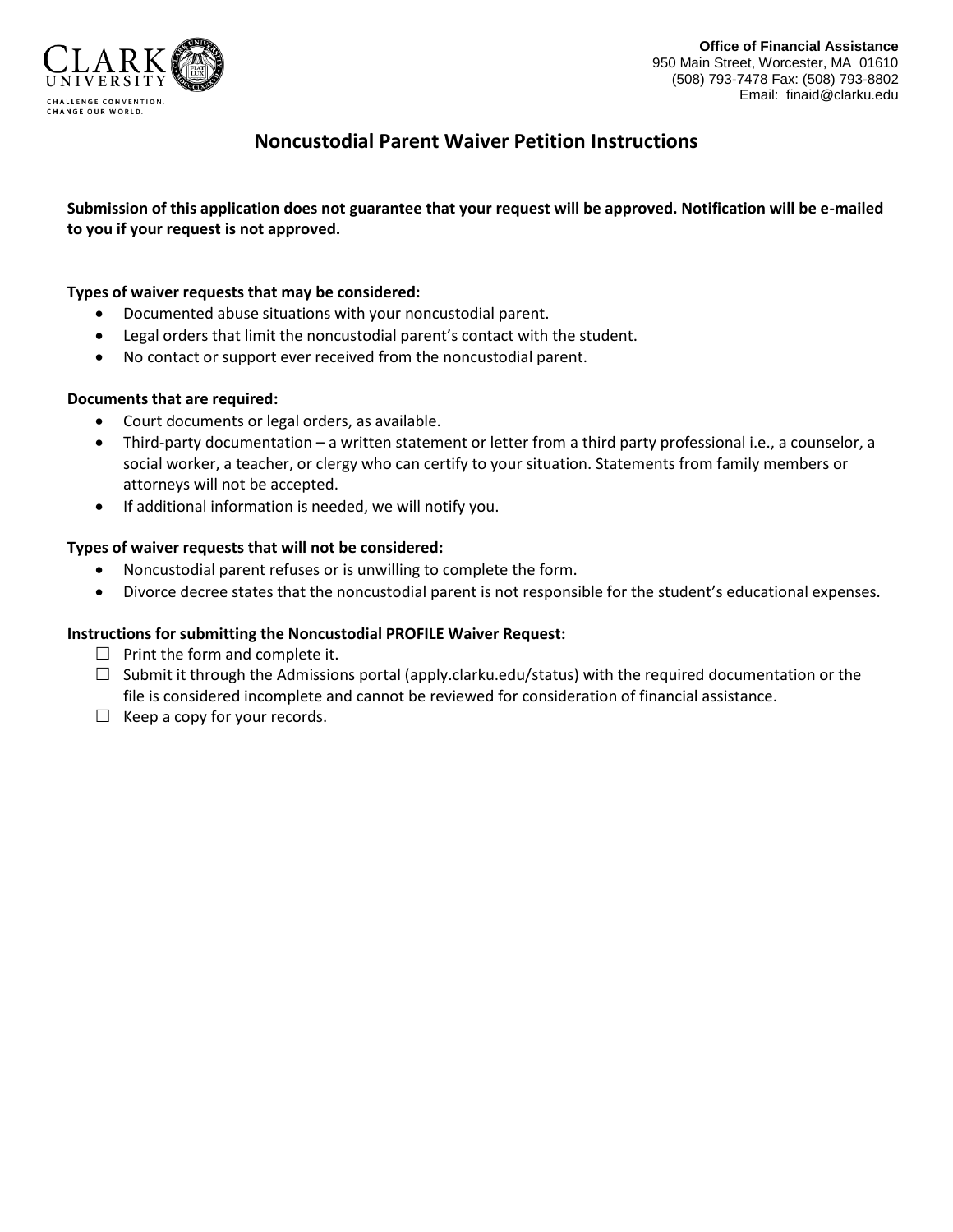

## **Noncustodial Parent Waiver Petition**

#### **Student's Information**

| Student's Name             |  |
|----------------------------|--|
| <b>Street Address</b>      |  |
| City                       |  |
| State, Zip Code            |  |
| E-mail Address             |  |
| Preferred Telephone Number |  |
| Academic Year Waiver is    |  |
| requested for:             |  |

#### **Status of the student's biological/adoptive parents**

Report your biological/adoptive parents' current marital status indicating which year your parents separated and/or divorced. **Report the year for both, as appropriate.** If your parents never married and do not live together, only check that box.

Year of Divorce **Year of Separation** 

Never married to each other and do not share the same household

#### **Noncustodial Parent's Information**

Please provide information about your noncustodial parent. Provide all of the information you know. If you do not know one of the requested pieces of information, report is as "unknown".

| <b>Noncustodial Parent Name</b> |  |
|---------------------------------|--|
| <b>Telephone Number</b>         |  |
| E-mail Address                  |  |
| <b>Street Address</b>           |  |
| City                            |  |
| State, Zip Code                 |  |
| Occupation/Employer             |  |

Answers to the following questions will help us understand the nature of your relationship with your noncustodial parent. Provide information to the best of your knowledge.

| 1. | Has your noncustodial parent ever claimed you as a dependent on a<br>federal tax return? | Unknown<br>No.<br><b>Yes</b> |
|----|------------------------------------------------------------------------------------------|------------------------------|
|    | If yes, indicate the most recent tax year that occurred. (YYYY)                          |                              |
|    | Has your noncustodial parent ever paid child support for you?                            | Unknown<br>No.<br>Yes.       |
|    | If yes, indicate the most recent tax year that occurred. (YYYY)                          |                              |
|    | If yes, how much was paid for you that year? (\$XXXX)                                    |                              |
|    | If yes, was the child support paid court ordered?                                        | Unknown<br>Yes<br>No         |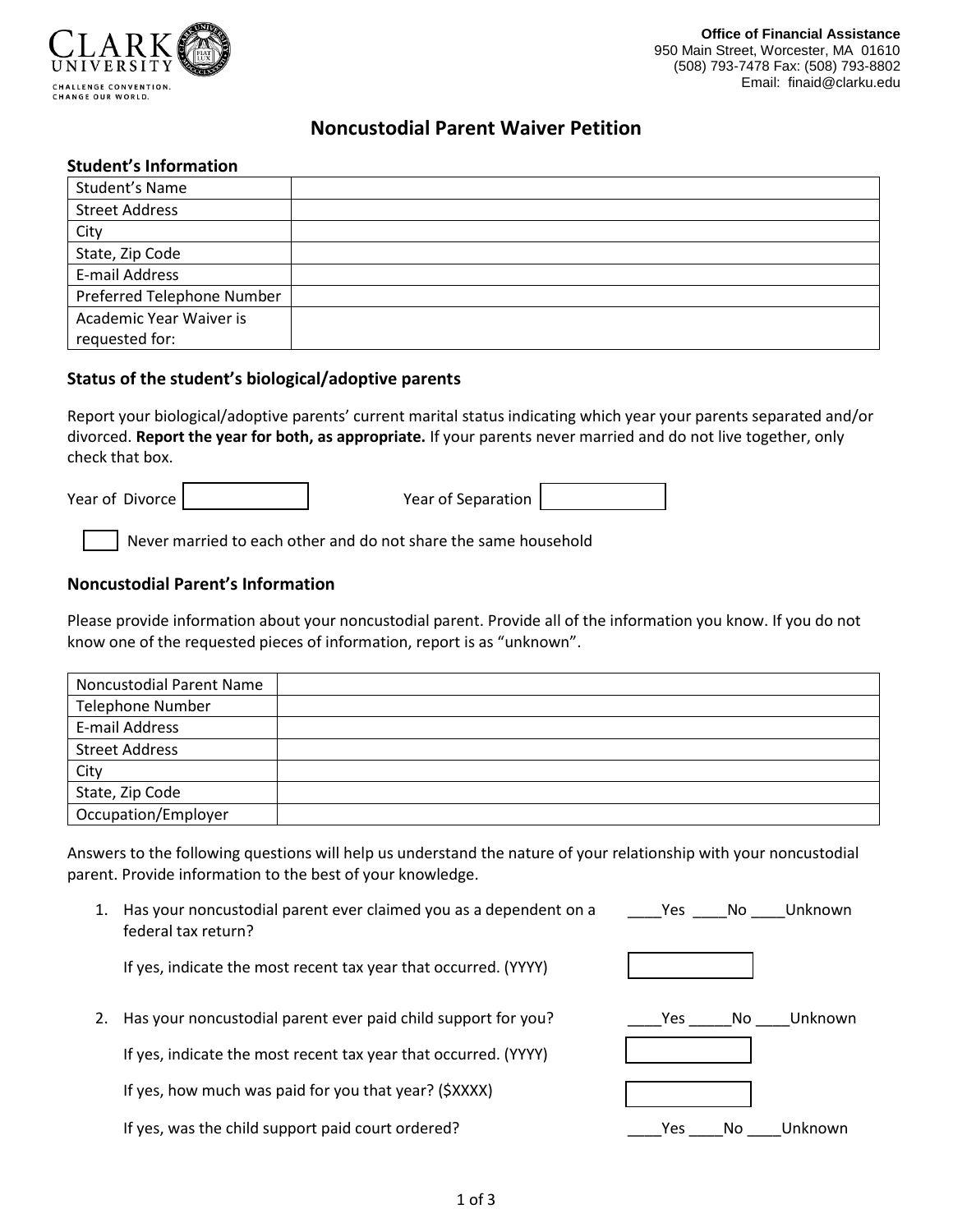3. Has your noncustodial parent remarried?

If yes, indicate the year this occurred. (YYYY)

- 4. Does your noncustodial parent have other children? If yes, indicate how many.
- 5. Have you ever had contact with your noncustodial parent?

If yes, indicate the last time you had contact with them. (MMYYYY)

If yes, explain the type of contact – letter, visit, phone call, etc.

|  | Yes No Unknown |
|--|----------------|
|  |                |
|  |                |
|  | Yes No Unknown |
|  |                |
|  |                |
|  | Yes No Unknown |
|  |                |
|  |                |

6. Are there any legal orders that limit your noncustodial parent's \_\_\_\_\_\_\_\_Yes \_\_\_\_No \_\_\_\_Unknown contact with you?

If yes, please attach the restraining order, police report, or divorce decree which documents the limited contact with your noncustodial parent. Report the documentation you are sending in the Supporting Documentation section below.

## **Statement from the Applicant**

In the space below, you must provide a personal statement regarding your relationship with your noncustodial parent. Provide as much detail as possible. If space does not allow, you may attach your statement as a separate document to this form.